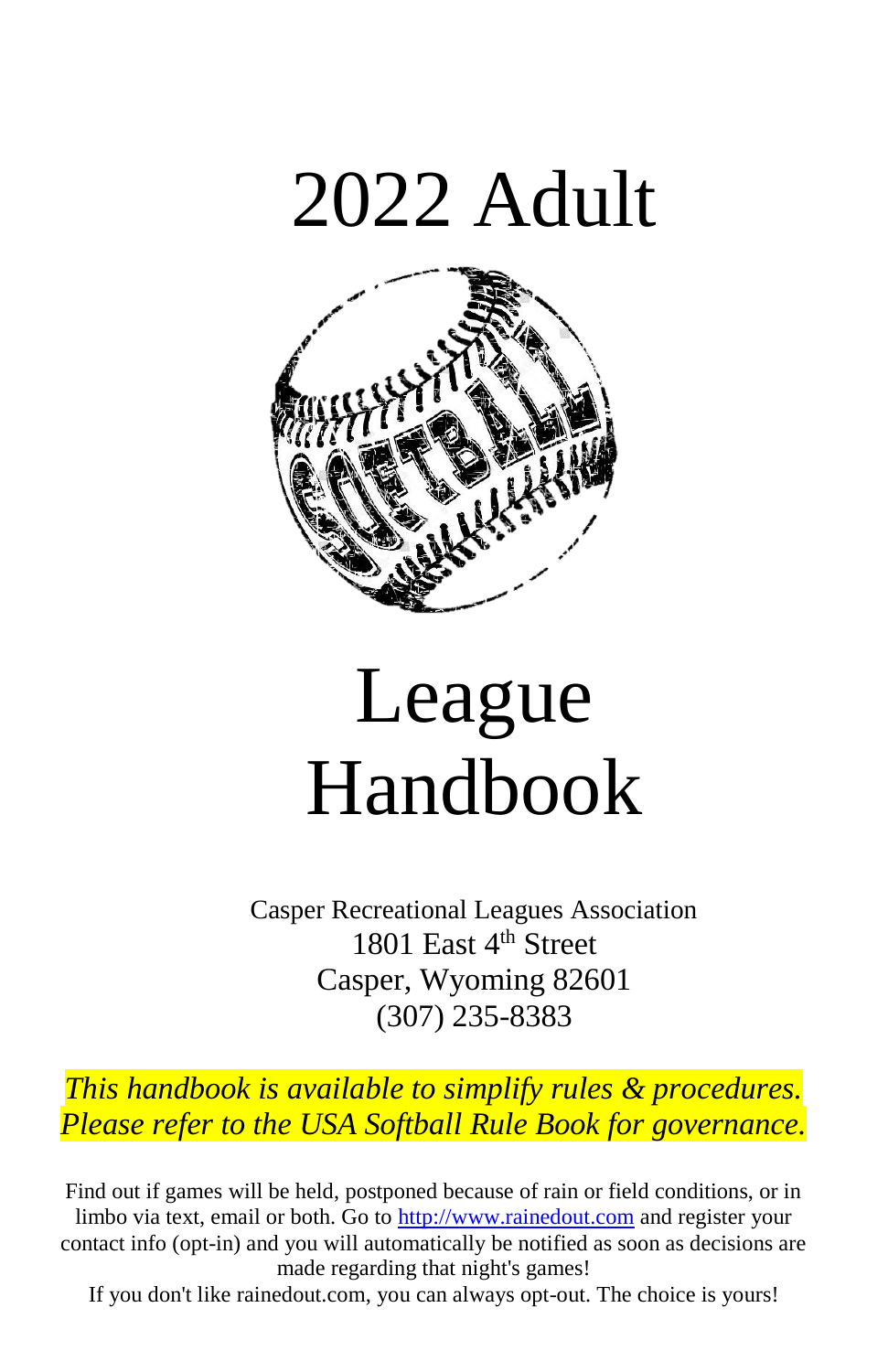#### **CASPER RECREATIONAL LEAGUES ASSOCIATION 2022 BOARD OF DIRECTORS**

Mr. Joe Compston, President Basketball Rep

Ms. Liz Harris, Vice President Coed Softball Representative

Mr. Graciano Vasquez Coed Softball Representative

Mr. Andy Hintz, Treasurer Men's Softball Representative

Mr. Ryan Hughes Men's Softball Representative

Ms. Moira Russell Women's Softball Representative

Mr. Larry Bennett Softball Umpire Representative

Mr. Chad Griffin Softball Umpire Representative

Mr. Kirk Nelson Junior Olympic Girl's Fast Pitch Representative

> Mr. J. David Chase Basketball Representative

Ms. Terry Sensenich Women's Volleyball Representative

*Vacant* Coed Volleyball Representative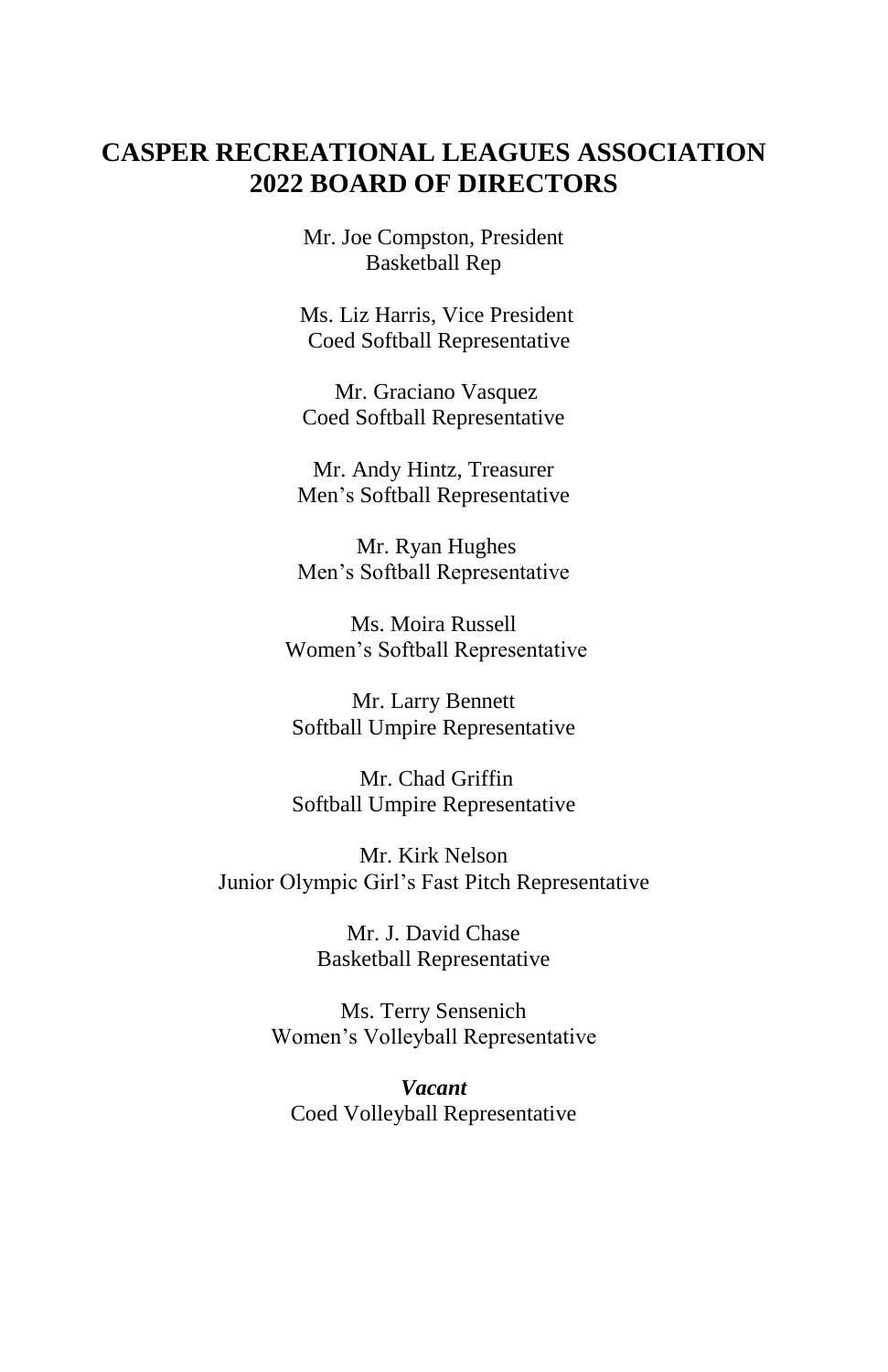## *Interested in Umpiring?*

Pay range starts at \$18 a game

- \$3 increase after attending Umpire State School to get certified
- Increase with experience by  $#$  of years umpired in league
- \$18 for participants that fill in during games

## **When an umpire isn't available for games:**

In the case that an umpire isn't available for any reason to umpire a game, it will be the responsibility of both teams to umpire their game. It's recommended that there is a designated umpire from each team helping to make calls throughout the game. For more information please contact Shorty Vasquez or Joe Compston. We apologize for any inconvenience this may cause.

If the game has a scheduled umpire, they are the sole decision maker for that game.



*Team Entry Information & Relevant Dates*

#### *Team fee & complete roster DEADLINE: Sun. May 8th, 12:00 p.m.*

- May 12<sup>th</sup> will be team manager's meeting at 6:00pm at Rec Center
- May 19th schedules will be posted online
- Season starts May 23rd
- Team fees include payment for all players, regular season and league tournament games and six (6) softballs. All teams will be scheduled for a league ending tournament unless disqualified.
- Additional softballs may be purchased for \$5 ea. or \$25/6 balls. Game balls are the Dudley Thunder SY52-300 or Baden USA300YS. Only official balls may be used for games. Both teams supply game balls when they bat.
- Invoices splitting out a team sponsor fee are available in the Recreation Center Administration Office upon request.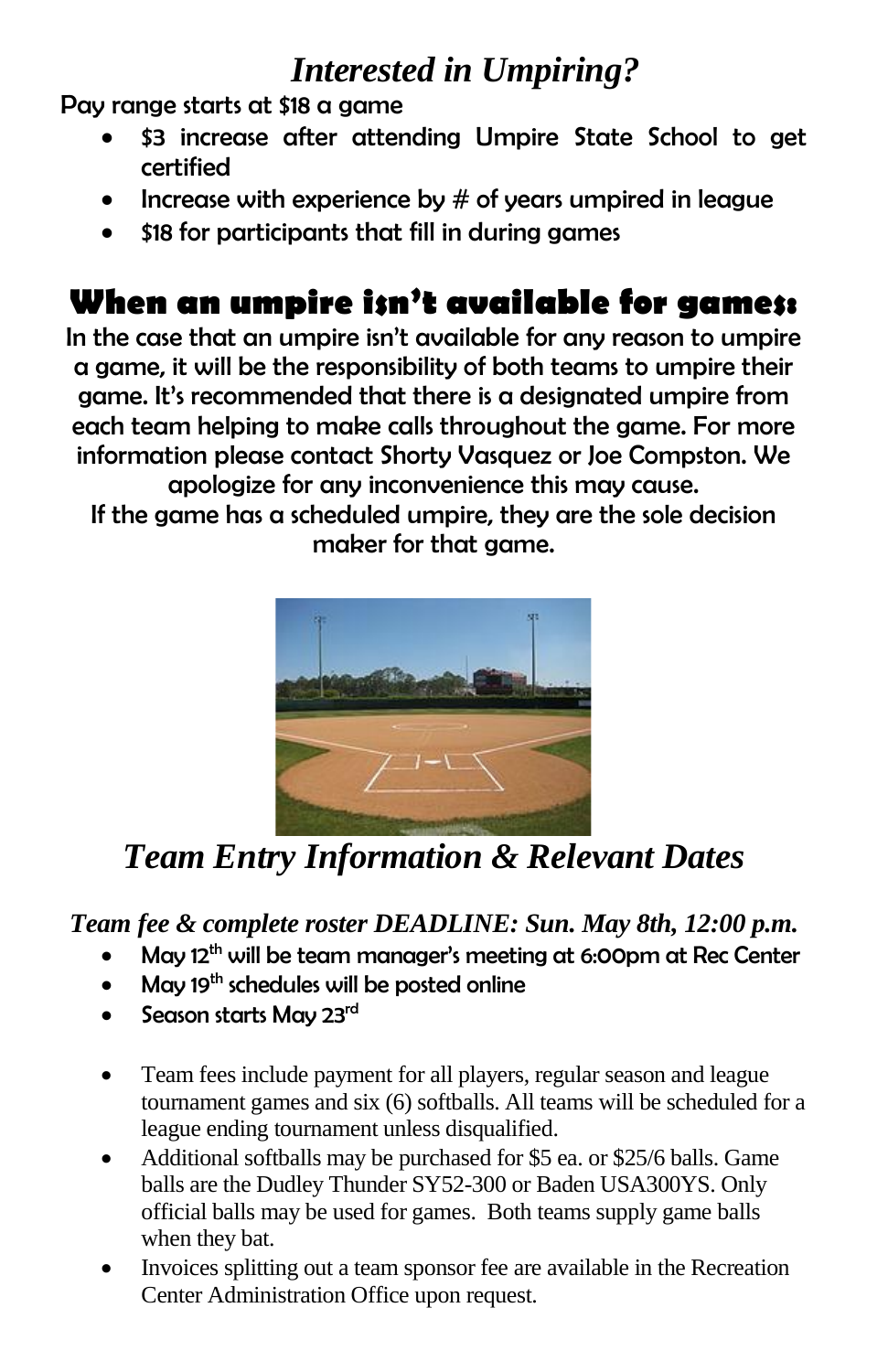| <b>Slow Pitch Leagues</b>                                      | <b>Team Fee</b> | <b>Roster Limits</b> |
|----------------------------------------------------------------|-----------------|----------------------|
| Men's or Women's Double<br>Header<br>(16 regular season games) | \$730.00        | 20 PLAYERS           |
| Men's or Women's Single Header<br>(8 regular season games)     | \$500.00        | 20 PLAYERS           |
| Coed Single Header<br>(8 regular season games)                 | \$500.00        | 20 PLAYERS           |

\*Any team registering after the 5/8/22 due date will be assessed a **\$100** administrative **late fee** and *will be accepted only at the discretion of the CRLA Board of Directors*.

## *Scheduling*

At least six (6) teams must register for a league in order for that league to be scheduled. If a league is canceled, teams will be given the option to join another league (at the applicable fee) or will be refunded.

### LEAGUE STRUCTURES AND WHEN THEY PLAY

Men's or women's double header slow pitch leagues (16 game season plus a season ending double elimination tournament) will play double headers, *when possible,* one night per week.

Men and women's single header slow pitch and coed leagues will play one game per week (8 league games) plus a season ending double elimination tournament.

> Men's Slow Pitch Double & Single Header Leagues...........Tuesdays - Thursdays

Women's Slow Pitch Double & Single Header Leagues...........Wednesdays

Coed League (Single header)...........................Monday-Tuesday

Alternate nights of the week will be utilized when the regularly scheduled night conflicts with a holiday or for rainout make-ups. *GAME STARTING TIMES are* 6:00, 7:10, 8:20, 9:30 PM. All league play will be complete or partial round robins. Tournament divisions will be established to make tournament play as competitive as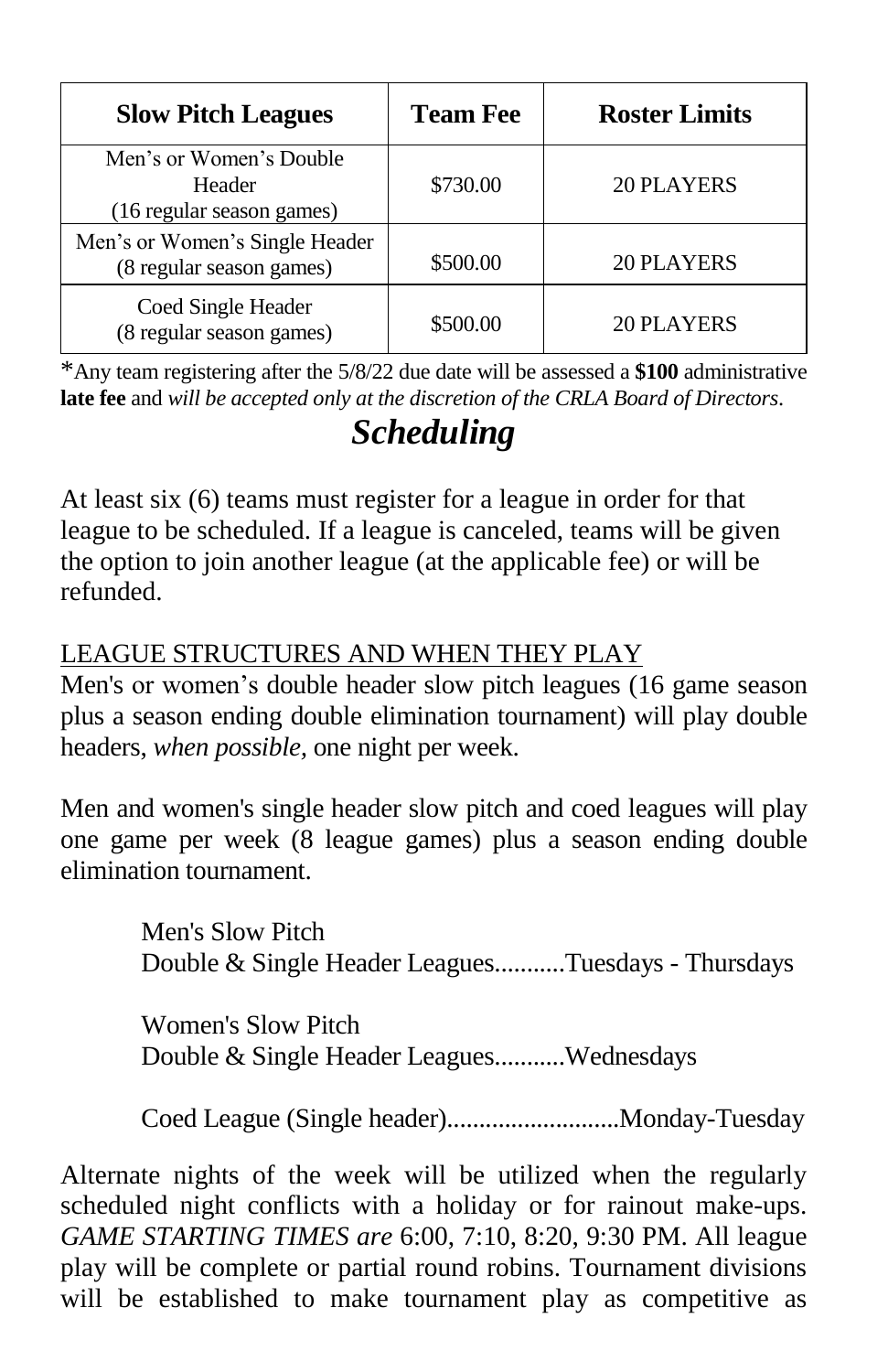possible. The CRLA Board of Directors will meet to re-align teams into divisions prior to tournament scheduling. *Teams should be prepared to play any weeknight during the City League Tournament.*

Games which are rescheduled due to inclement weather or any other extenuating circumstance will be scheduled on Fridays when possible. Weekends may be used, only if necessary, to make up games at the end of the regular season.

## **Leagues begin play the week of May 23, 2022**. *General Info & League Rules*

- 1. The Casper Recreation Division shall coordinate the CRLA league play. All league related questions should be directed to the Casper Recreation Center, 1801 East 4th, 235-8383, during normal business hours.
- 2. The team and 12 player roster minimum/ Liability Release Form for the 2022 season are due *at the Casper Recreation Center*. **Complete information including name, email addresses, phone number and 12 signatures must be submitted to register a team**. Checks should be made payable to the CASPER RECREATIONAL LEAGUES ASSOCIATION (CRLA). **Due to the number of teams, it is advised to register prior to the deadline to avoid waiting in line.** Registration is currently open.Players will be added to rosters only when they provide a signed, completed Liability Release Form.
- 3. The minimum age for participation is 15 years of age. **Players are allowed to play on only ONE team within a league.** Leagues offered are:
	- a. Men's Slow Pitch
	- b. Women's Slow Pitch
	- c. Coed Wood Bat League
	- d. Coed Aluminum Bat League-Competitive divisions only
- 4. Slow pitch teams must have at least 9 players on the field to start the game. There shall be no grace period**.** *GAME TIME IS FORFEIT TIME***. For the 6:00 p.m. game only – if a team**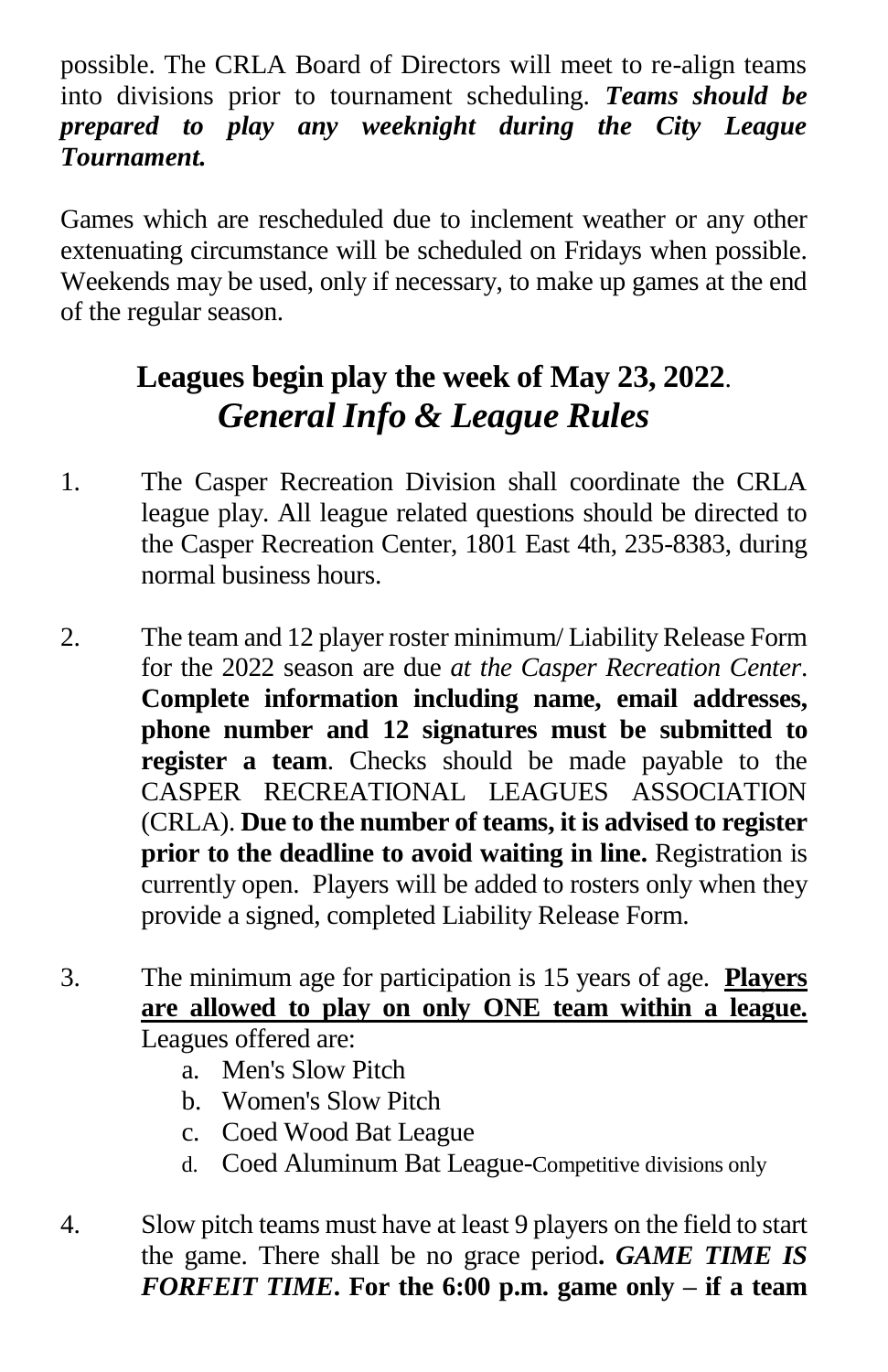**has a minimum of 7 players, the game will start. If the team does not have 9 players on the field by 6:10 p.m., the game will be considered a forfeit.** If a team plays the game with 9, the  $10<sup>th</sup>$  spot in the lineup shall be an out. If the team drops below 9 the game shall be forfeited. Any team that forfeits a game as a result of not enough players, improper attire, or misconduct will be fined \$50.00. *The \$50.00 forfeit fee can be avoided by informing the Recreation Coordinator, (307) 235-8388, of the need to forfeit no later than 12:00 p.m. on game day*. In the event the forfeit fee has not been paid before the team's next scheduled game, that team faces disciplinary action by the Board including forfeiture of the games and possible exclusion from the league. Forfeit fees must be paid at the Casper Recreation Center, Monday-Friday, during operating hours. Any team that forfeits four (4) games during the regular season shall be declared ineligible to participate in the City Tournament. Teams experiencing extenuating circumstances and wishing for an exception to this rule may solicit the CRLA Board in writing at least one week prior to the tournament.

5. Player Protests – The responsibility for allowing "illegal" player(s) does not lie on the umpire. During the plate meeting, the umpire will ask each manager to declare if their players are legally on their team roster. An illegal player needs to be identified *before* the first pitch.

\*The definition of an illegal player is a player who is not on the roster of the team on the field or is on a roster for a different team.

Once identified, the umpire will warn the team manager/representative that the team may not use the illegal player and they will be removed from the game as a player. If the team's line up falls below the 9-player minimum to continue, a forfeit will be declared by the umpire. If the team is shorthanded after removing the protested player, an out will be declared for the missing player when their turn at bat comes up. As a reminder, **players can only be rostered and/or play on one men's or women's team and one coed team.** If the team continues to have validated player protests it will result in the illegal player

and/or the offending designated manager/representative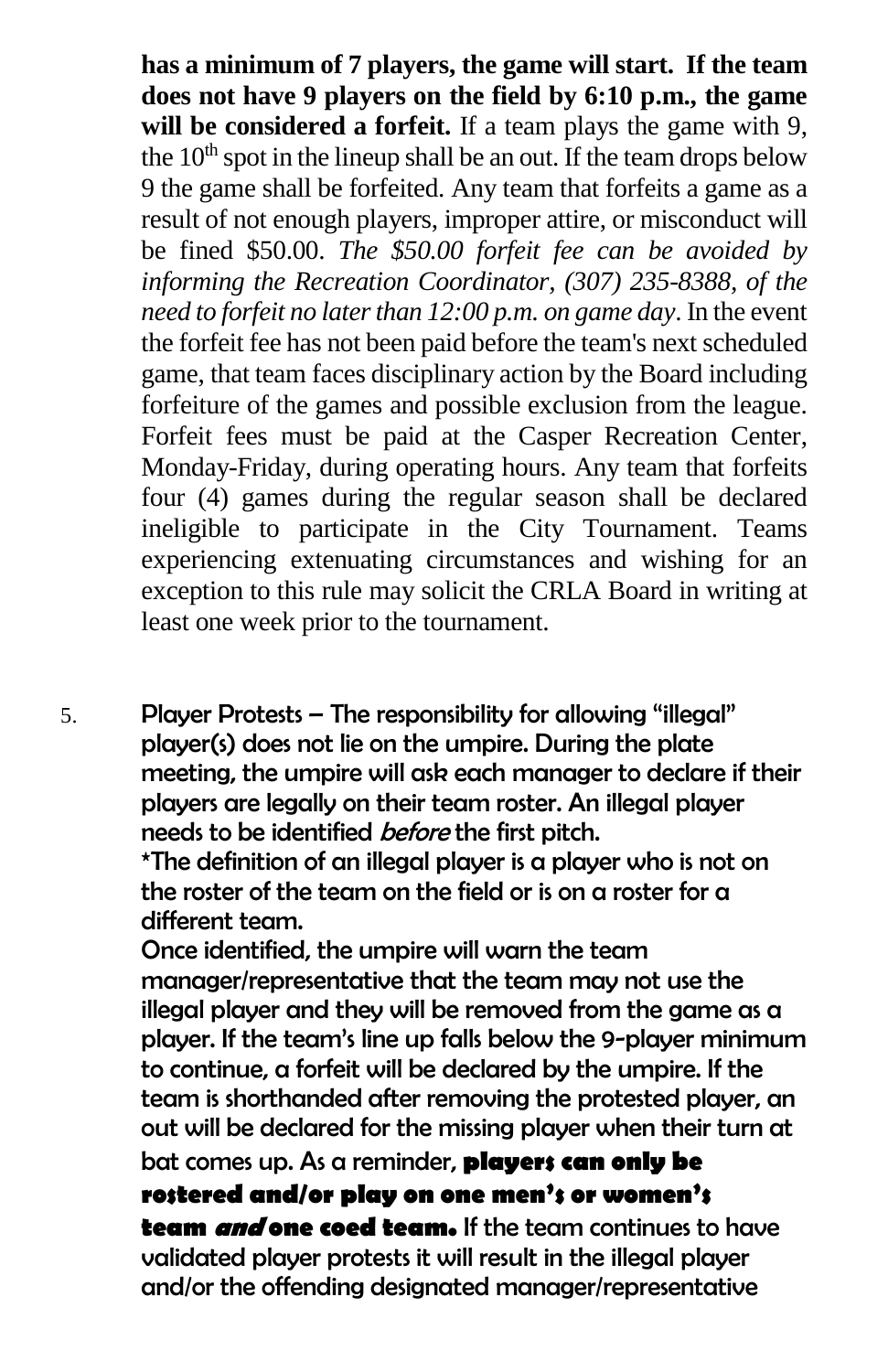being suspended for the next two games and the applicable \$50 fines for each or possible expulsion for the remainder of the season.

- 6. If a player wishes to change teams once the season has begun, he/she must submit a written request to the Recreation Division. Once granted, the player making the request and both teams involved will receive, in writing, permission to make the roster change. No change will be made otherwise. Switching teams after the regular season has ended is not permitted. Teams are allowed to make additions to their rosters until the date of their last regularly scheduled game. Roster additions will not be allowed after this deadline without a written request supplied to the Board and approval from the Board.
- 7. CRLA extra hitter rule optional for men and women's teams. Teams electing to utilize an extra hitter must notify the umpire prior to each game. The manager may bat as many players as he/she carries on the roster and play any 10 players in the field. Once the game has started, no more players can be added to the batting line-up, but they may be used as substitutes. If a player leaves or is injured and no substitutes are available, his/her team must take an out in that player's position in the batting order even if they are using an extra batter(s). However, if a player is ejected and no substitutes are listed on the batting order, his/her team will forfeit the game.
- 8. **Courtesy Runner** Any eligible players that may participate on offense or defense are on the official line-up including available substitutes may be used as a courtesy runner. A courtesy runner may be used once per inning. In Coed Divisions, two courtesy runners are allowed, one male and one female, must be of the same gender. *A courtesy runner whose turn at bat comes while on base:* A.) The player who the courtesy runner is running for will be called out. B.) The courtesy runner will be removed from the base and take their turn at bat. C.) A second courtesy runner or a substitute is not permitted at this time. **NOTE**: *Should an injury or disqualification occur and no substitutes are available, the courtesy runner must be used as a substitute and take the place of the injured player. Should the courtesy*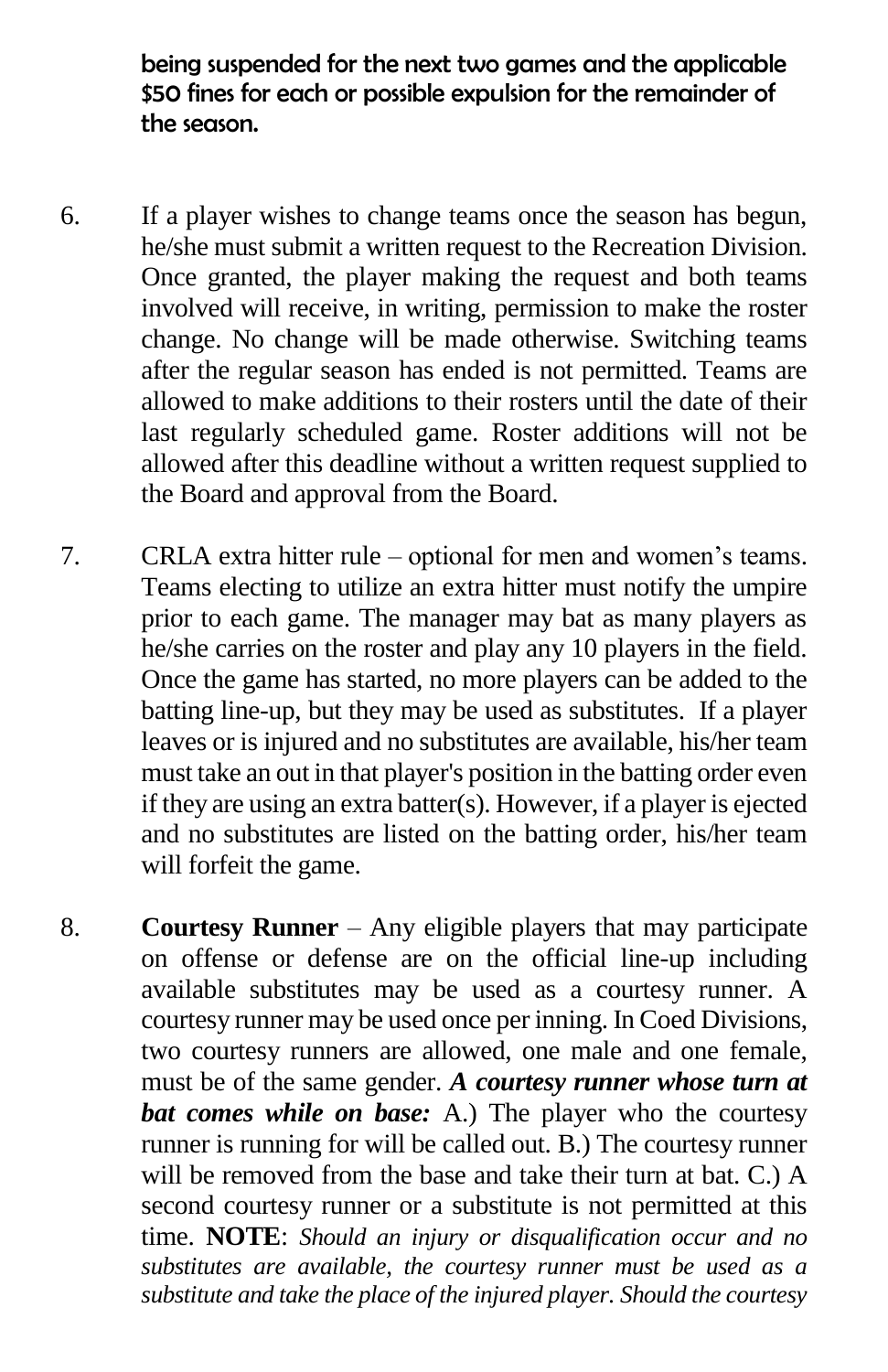*runner be on base and is entered as a substitute, the player for whom the courtesy runner is running must run in their place*.

- 9. Rainy Day Policy In the event of threatening weather or questionable field conditions, mangers will be notified through TeamSideline.com. Managers will receive immediate postponement notifications via email/text message. *When in doubt, assume that the games will be played and report to the fields.* Make up dates will not necessarily be on the same day as regular league play. Managers are responsible to communicate with their team on any cancellations during the season.
- 10. Incomplete Games Any game ending early due to inclement weather or other unforeseen circumstance, will be replayed at the time that the game ended with same line up. if a) Less than  $4\frac{1}{2}$  innings have been completed; or, b) Less than 5 innings have been completed and the home team is behind.
- 11. Makeup schedules and other information will be posted online. Be sure to notify the Recreation Coordinator, (307) 235-8388 if your team's manager changes, moves, or has a contact info change.
- 12. The *only* time that games will be rescheduled will be as a result of inclement weather, poor field conditions, or if a team is traveling out of town to participate in a tournament. Two weeks advance notice in writing must be submitted to the Recreation Coordinator if traveling to a tournament conflicts with scheduled games. Requests for tournament travel reschedules will not be considered with less than two (2) weeks' notice. Rescheduled games will be played according to field availability at the end of the season or other dates available.
- 13. Protests related to a *misapplication of the rules* must be announced to the umpire according to USA rules and followed within 24 hours with a written statement and a deposit of \$50 to the Casper Recreation Center. The \$50 deposit will be returned if the protest is valid and will be forfeited if the protest is declared invalid.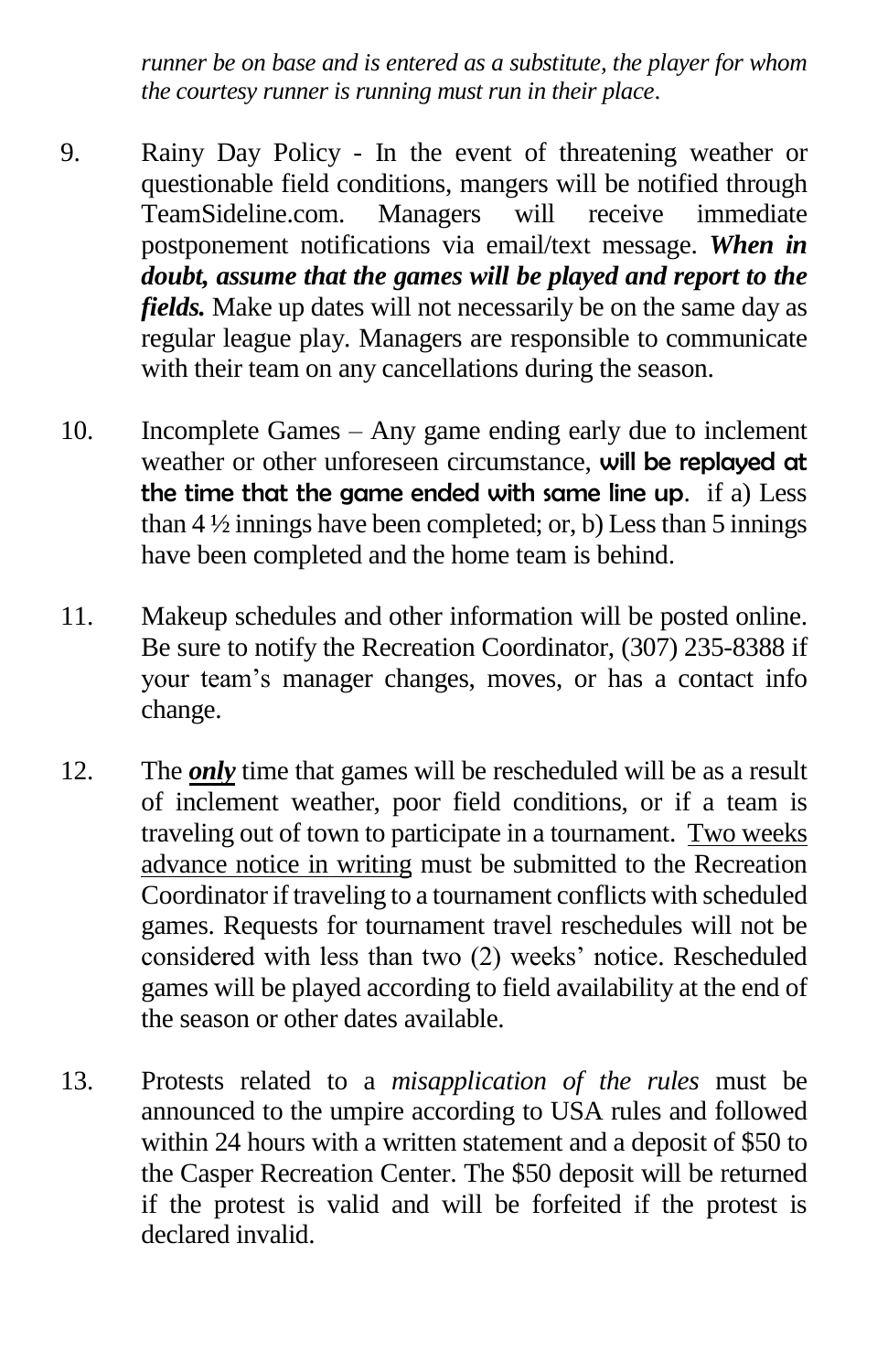- 14. **Uniforms:** All teams are required to have shirts of similar color and a visible number (at least 5") on the back of the shirt. Shirts/jerseys may be mixed with a similar dominate color (example: various blues identifying the team color). If headgear is worn, it must be must be a baseball style hat worn brim forward and not contain inappropriate symbols or language. This rule will be enforced beginning June 13<sup>th</sup>, 2022, at which time, teams not in the prescribed uniform shall spot the opposing team one run per player out of uniform at the time that player enters the game (one run awarded per player per game). Having more than 3 players out of uniform will result in a forfeit. Proper shoes must be worn by all participants. USA Softball Rule 3 – Equipment- G. – Shoes. **Metal or steel cleats are not permitted.**
- 15. **Run Rules and Time Limits** 20 runs after 3 innings 15 runs after 4 innings 10 runs after 5 innings

All slow pitch games are limited to one hour. All leagues will incorporate the 1 & 1 count, no courtesy foul.

- 16. **Homerun limits**: All men's and women's leagues Each team will be allowed three (3) more over the fence homeruns than their opposition; all others are outs. Coed leagues - Each team will be allowed one (1) more over the fence homerun than their opposition; all others are outs. See USA Rules Supplement.
- 17. Stealing bases in league and league tournament play is not permitted.
- 18. Any player who is ejected must leave the field and the vicinity **immediately** (sight & sound). If a player is ejected during the first game of a double header, he/she is ineligible for the second game of that set plus the first game of the next scheduled double header. There is a **\$50 fine** for being ejected per the Player Code of Conduct. The \$50 fine must be paid at the Casper Recreation Center no later than 12:00 p.m. (noon) of the day the ejected player wished to play. A player who has been ejected is not permitted to be present at any of his/her games while ineligible.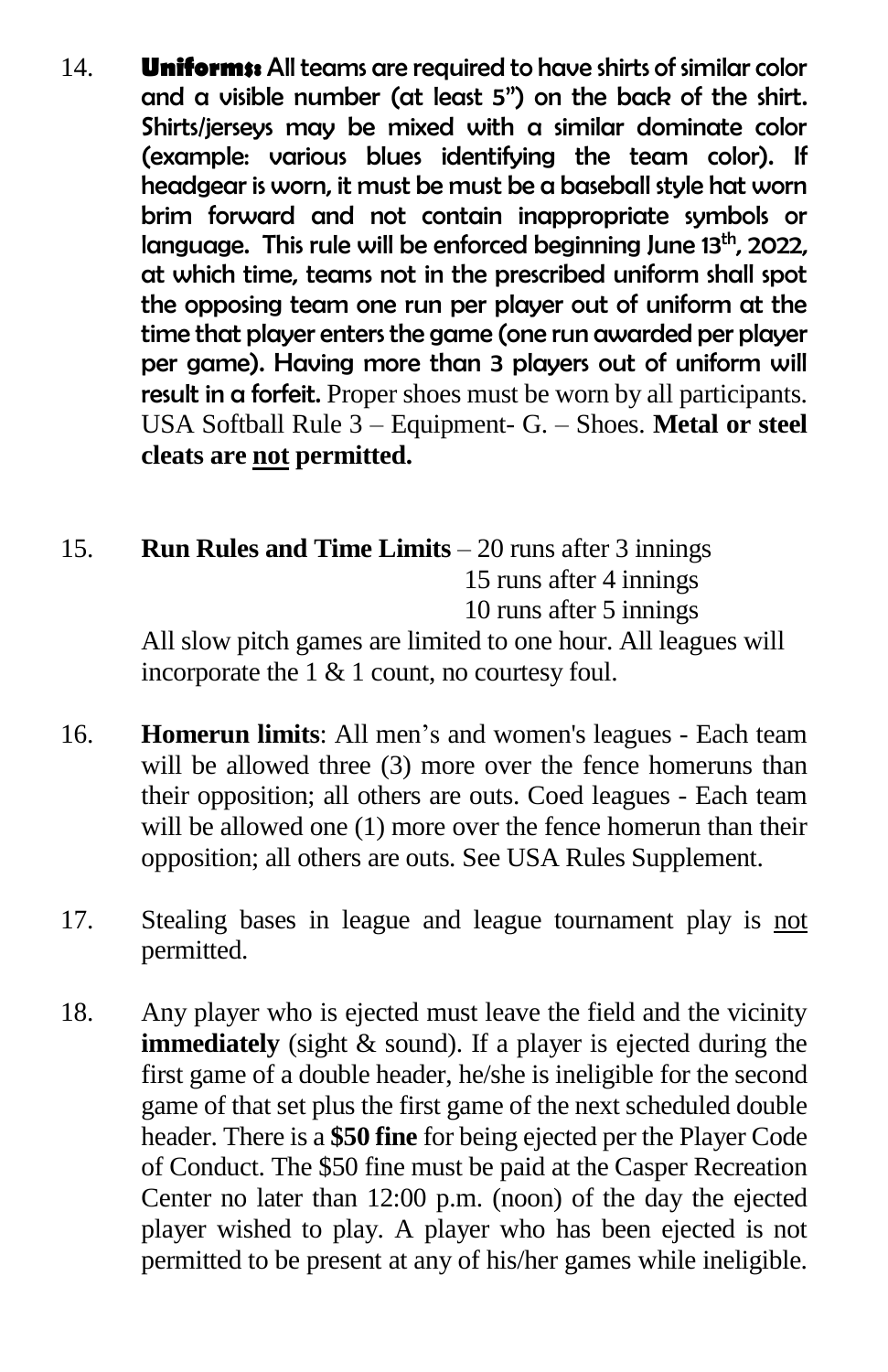Failure to comply will result in his/her team forfeiting the game (applicable forfeit fees apply).

**Note: Managers will be held accountable for their teams' players**. Umpires may inform a manager to aid in calming their player(s) down before the umpire decides to eject the player(s). If the umpire ejects the player(s) and in the opinion of the umpire the manager did not aid in the calming of their player(s), the manager will be fined \$50 also. The \$50 fine must be paid at the Casper Recreation Center no later than 12:00pm (noon) of the day the manager's team is scheduled to play. Failure to comply will result in their team forfeiting the game.

- 19. If an umpire hears any person using extreme profanity (the "F" word in any context) is an **automatic ejection**; the umpire is required to eject the offender immediately. The offender must leave the vicinity (sight & sound) **immediately**. Failure to comply will result in a forfeit. Applicable ejection and forfeit fees apply.
- 20. If in the umpire's judgment, a player deliberately takes out another player, the offender shall be immediately ejected and his/her further participation in league play is subject to review of the CRLA Board of Directors. Teams may not elect to play short after an ejection. Applicable ejection and forfeit fees apply.
- 21. Appeal of a Suspension If a player is suspended for a violation of the CRLA Code of Conduct, that player may appeal the suspension. To appeal a suspension, the player must provide a written statement and submit a deposit of \$50 to the Casper Recreation Center. A meeting with CRLA board members will then be scheduled to hear the player's appeal. The \$50 deposit will be returned only if the appeal is valid and the suspension is overturned.
- 22. All teams are registered with USA Softball. USA Softball rosters may be delivered to the Casper Recreation Center, 1801 East 4<sup>th</sup> Street Casper, WY 82601. Teams participating in any State Tournament must properly complete and submit a USA Softball roster form.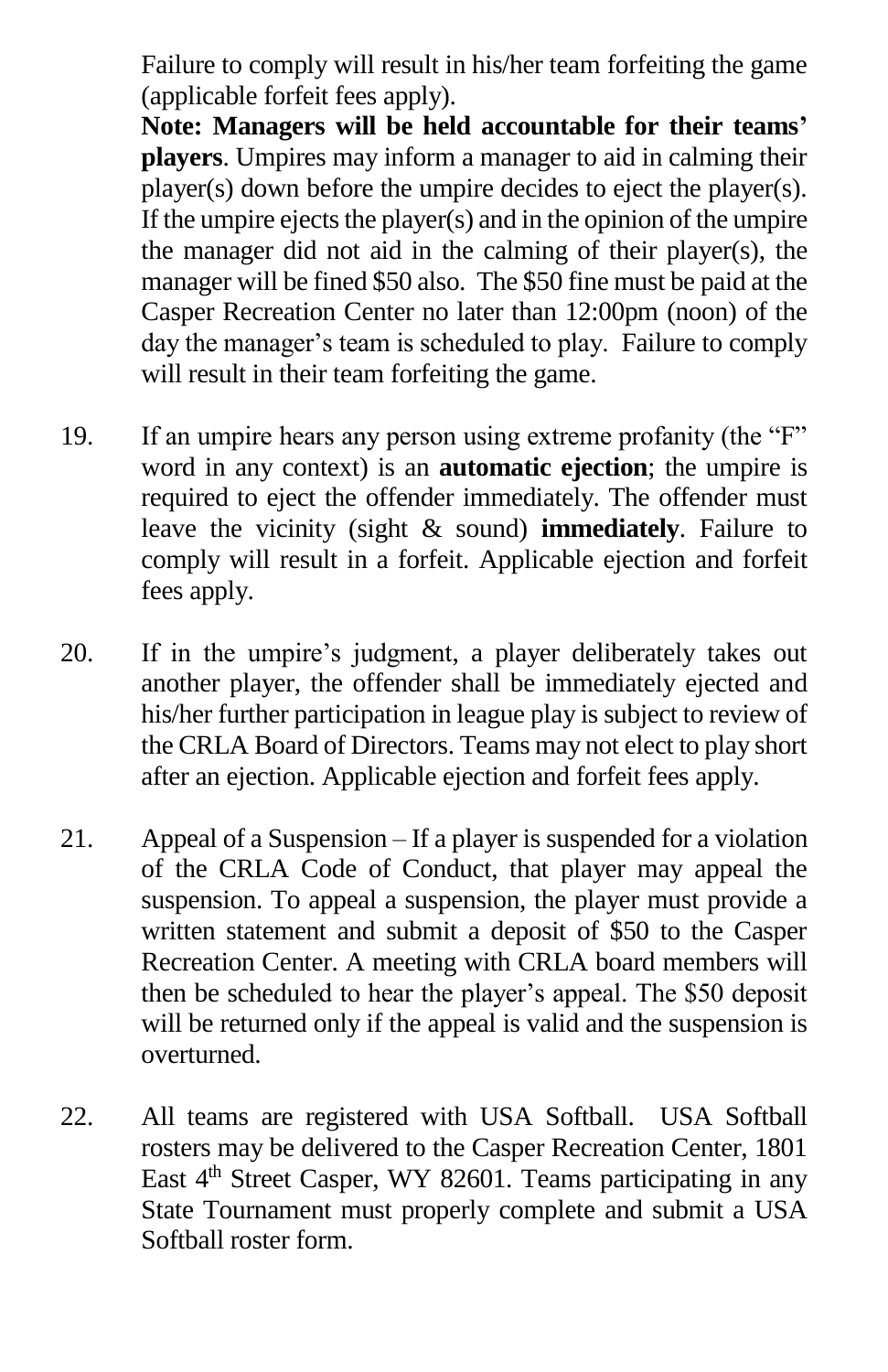#### 23. **Glass bottles are prohibited in City Parks. Those bringing glass bottles are subject to a game forfeit plus a fine**.

- 24. Protect our fences…Please don't throw or hit balls against fences or backstops.
- 25. When getting set in the batter's box, a batter is prohibited from performing any action that removes or redistributes dirt in a way that will create a hole in the batter's box. **1 st offense: Warning; 2 nd offense: Batter will be called out.**
- 26. USA Rule (Bats) Equipment: The official bat shall have a safety grip of cork, tape (no smooth plastic tape) or composition material. The safety grip shall not be less than 10 inches long and shall not extend more than 15 inches from the knob end of the bat. Resin, pine tar or spray substances are permissible on the safety grip only.

#### 27. **RULES SPECIFIC TO COED PLAY ONLY**

- a) Only Official Softball Wooden Bats will be allowed for men in Wood Bat League. Women may choose a wood bat or a legal metal bat. Teams CANNOT use wooden bats made for baseball. Only U.S.A. approved bats will be allowed in the Aluminum Bat League. Any bats found to be altered will be confiscated and the player will be suspended for the maximum penalty. Applicable ejection fee applies.
- b) An 11-inch ball for female batters and a 12-inch ball for male batters will be used during all co-ed games. A 200 foot restraining line for all outfielders/all batters will be used until the ball is hit (penaltybatter has option to hit again).
- c) A team must have at least 9 players (5 female and 4 male or 5 male and 4 female) to begin a game (Note: An out must be taken in the open spot in the lineup if nine players are being used; however, if the team has an extra female, that team may play with 6 females and 4 males). If a male shows up after the game has started and his team is playing with 6 females, he may substitute into the line-up and bat in a spot in the order so that the team is alternating sexes. If a team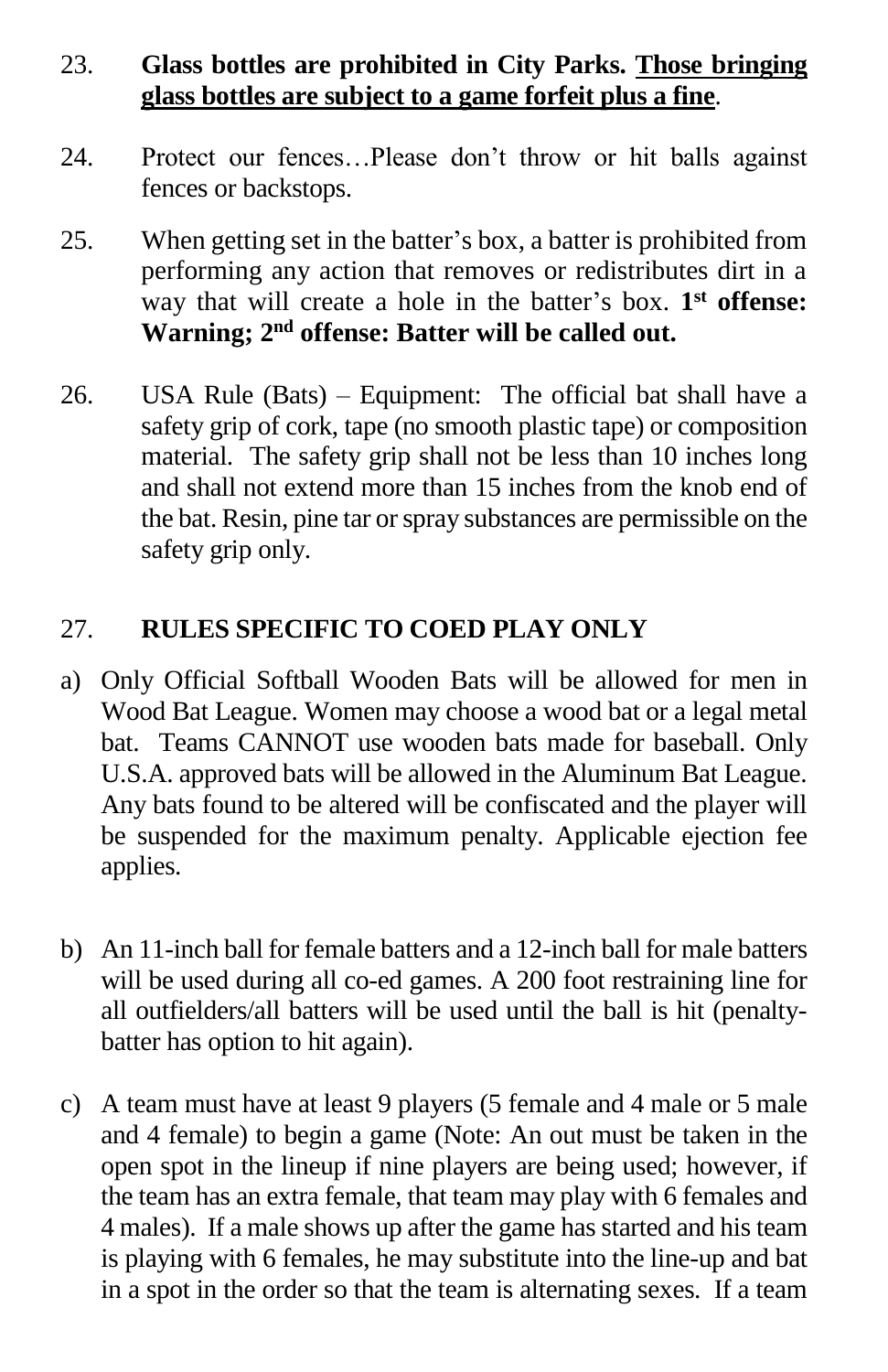falls below 9 players (with a minimum of 4 of any one gender) at any time as a result of ejection or players having to leave the game, the penalty is 7-0 forfeit and a \$50.00 forfeit fee. **For the 6:00 p.m. game only – if a team has a minimum of 7 players, the game will start. If the team does not have 9 players on the field by 6:10 pm the game will be considered a forfeit. The combination must be 4 males and 3 females or 4 females or 3 males.**

- d) Defensive positioning shall include two males and two females in the outfield, two males and two females in the infield, and one male and one female in the pitcher - catcher positions. If a team is playing with 6 females and 4 males then a female may replace a male position. The pitcher/catcher positions must be a male/female combo. **All infielders must play on the dirt portion of the playing field while a batter is batting.**
- e) The batting order shall alternate genders unless a team is playing with six women and four men, then a team's batting order shall alternate genders until there are no more men, then women may bat back to back. Coed teams may bat all players on their rosters as long as they either (a) alternate genders throughout the line-up or, (b) bat more women than men.
- f) If a male is walked, he will be awarded two bases and the next female batter must hit unless there are two outs. If there are two outs and the male has walked, the female has the choice to hit or walk until she takes a pitch (Refer to USA Rule). If a team is using 6 females and 4 males, the extra female does not "stand in" for the male position for the application of this rule.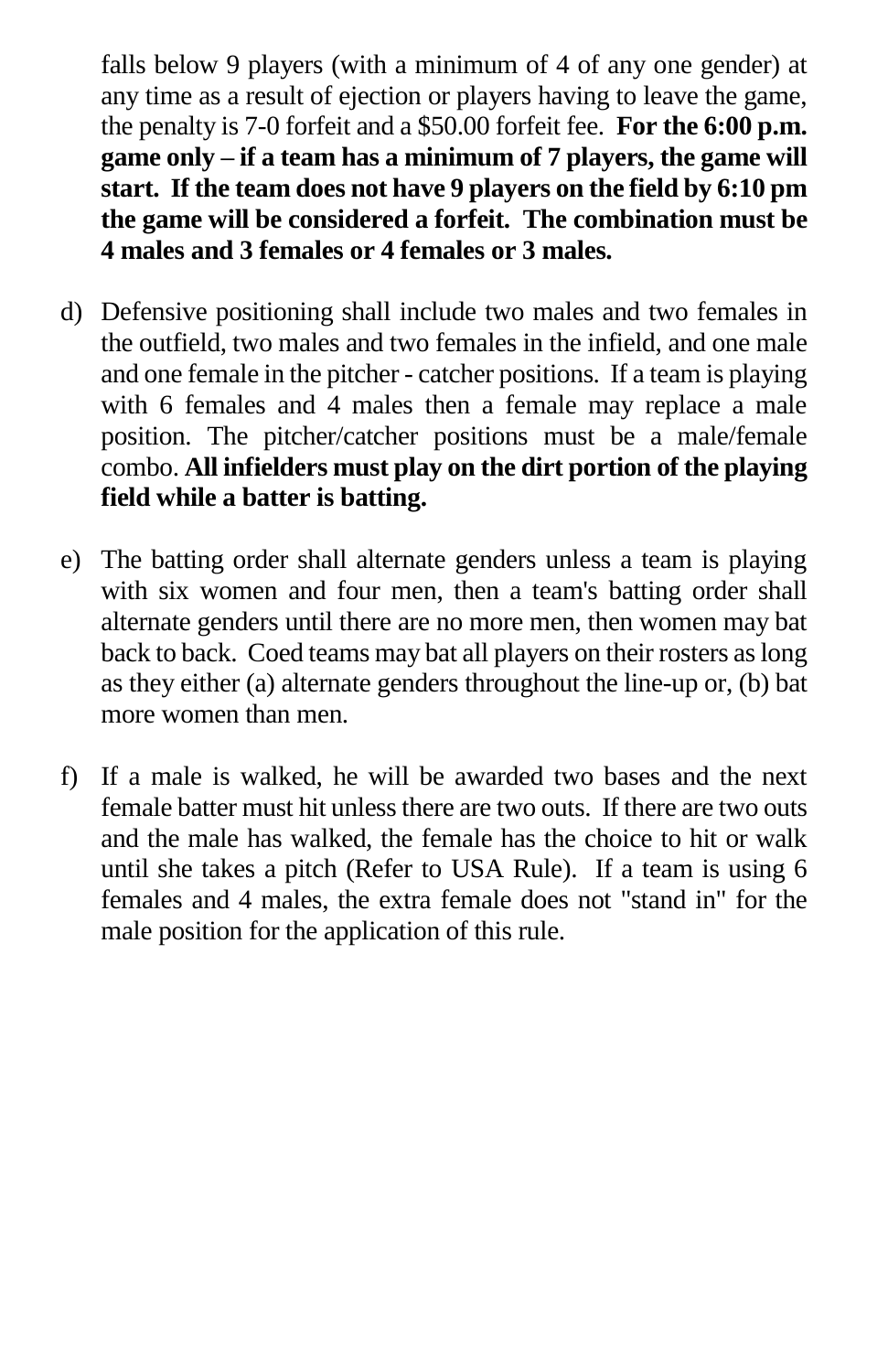#### CITY OF CASPER RECREATION DIVISION SOFTBALL PRACTICE FIELD RESERVATION POLICY

### **Field reservation requests will be accepted (weather contingent) through May 20, 2022 During the following hours in the Recreation Center Administration Office:** Monday - Friday: 8:00am-12:00pm & 1:00pm-5:00pm

Teams wishing to reserve a ballfield for practice may do so by making reservations no later than one business day in advance at the Casper Recreation Center, 1801 E. 4<sup>th</sup> Street. *Fields will not be reserved by telephone or without payment of all fees*. Reservations can only be made Monday - Friday, during the hours listed above. Reservations will not be accepted after hours. Reservations will be accepted on a firstcome, first-serve basis with no limit on the number of reservations. Crossroads Fields #1, #2, and #3 and North Casper Fields #3, #4 and #5 are available for reservation.

The fee for field reservation is \$10.00/2 hours. If lights are needed, the additional charge is \$7.00 per hour.\* Fields may be reserved until 10:00 p.m. Upon making a reservation, the team will be given a copy of the Facility Use Permit. The team must have this form in their possession at the field during their reserved time. \* Lights for rentals are only available on North Casper Fields #3and #4.

The Casper Recreation Division reserves the right to refuse a reservation to anyone for such reasons as field maintenance, weather, etc. In cases of **inclement weather**, refunds or new reservations must be made during the **next three business days following the weather-related cancellation**. For any other reason, cancellations must be made three business days in advance to receive a refund or new reservation; however, **there is a \$5.00 per reservation charge for revision requests that are not weather-related.**

If a team is using a field, and a team arrives with a Facility Use Permit, the nonreserving team must vacate the field immediately. Remember the reserving team has paid a fee and will have all rights to the field.

| If you wish to practice on: | Make reservation no later than: |
|-----------------------------|---------------------------------|
|                             |                                 |
|                             |                                 |
|                             |                                 |
|                             |                                 |
|                             |                                 |
|                             |                                 |
|                             |                                 |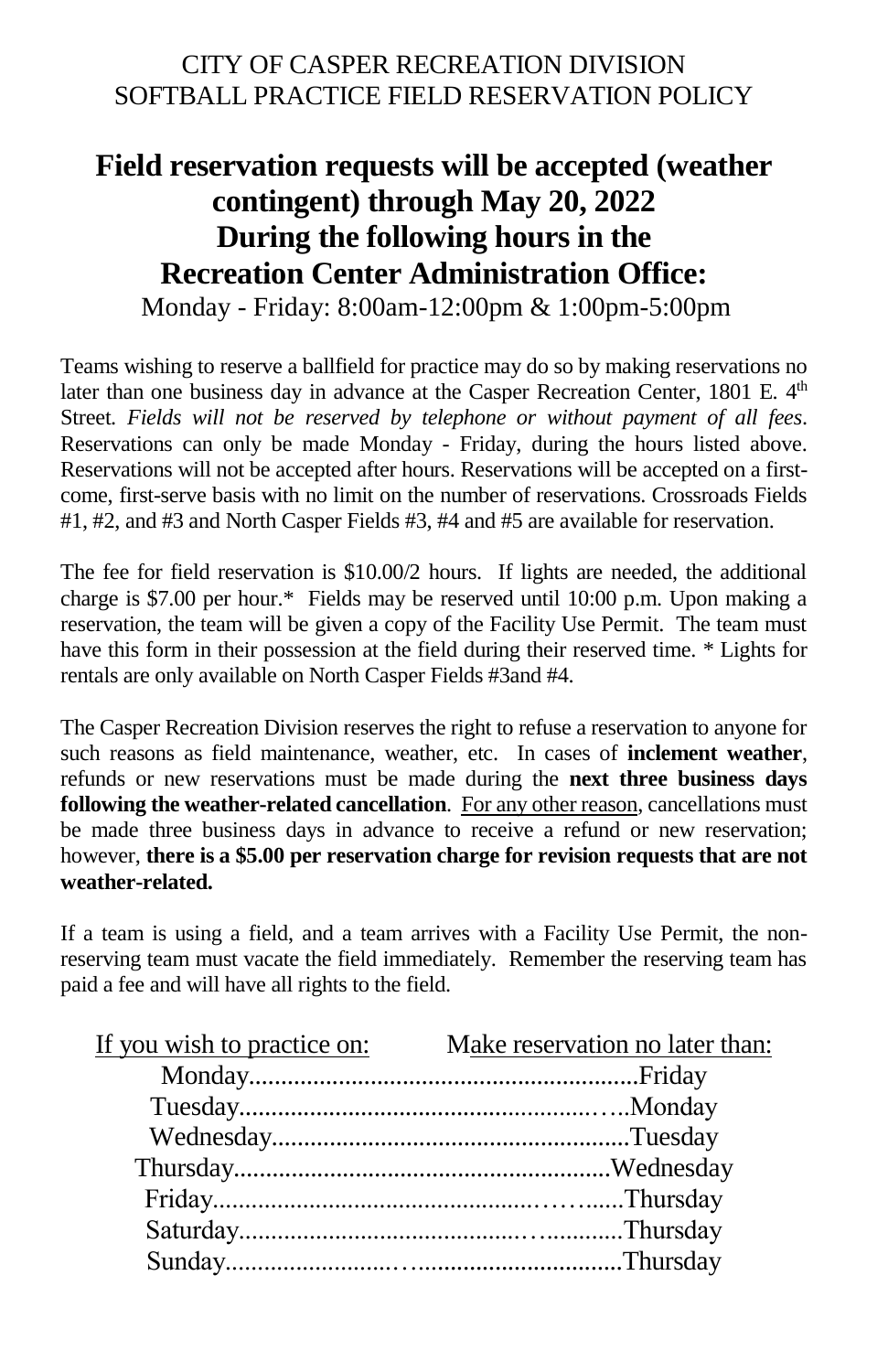## *City Ordinances You Should Know*

#### • **12.36.030 - Glass beverage containers prohibited.**

A. No person shall have in his or her possession, or dispose of, any glass beverage containers in any city park. This prohibition applies to all circumstances, including activities allowed by city-granted permit.

B. Any person violating any provision of this section is guilty of a misdemeanor, and may be punished as provided in [Chapter 1.28](https://www.municode.com/library/wy/casper/codes/code_of_ordinances?nodeId=TIT1GEPR_CH1.28GEPE) of this code, as amended.

(Ord. 15-89 §§ 1, 2, 1989)

*What this says: No glass bottles at the fields or you risk getting cited.*

#### • **12.36.040 – Alcoholic beverages and public intoxication.**

A. It is unlawful for any person to bring into, possess or consume any alcoholic or malt beverages on or in any public park or cemetery, or loiter in an intoxicated condition in such park or cemetery within or owned by the city.

B. Upon application to the city manager or his duly authorized representative, any person may obtain permission to bring in, possess and consume alcoholic or malt beverages on or in the areas mentioned in subsection A of this section.

(Prior code § 28-1)

*What this says: Intoxicated individuals or those that drag a cooler of beer to the ball field risk being cited.*

#### • **12.36.050 - Loitering and other disorderly conduct.**

No person shall sleep or protractedly lounge on the seats or benches, or other areas, or engage in loud, boisterous, threatening, abusive, insulting or indecent language, or engage in any disorderly conduct or behavior tending to a breach of the public peace in a park.

*What this says: Watch your mouth and behave like a reasonable person.*



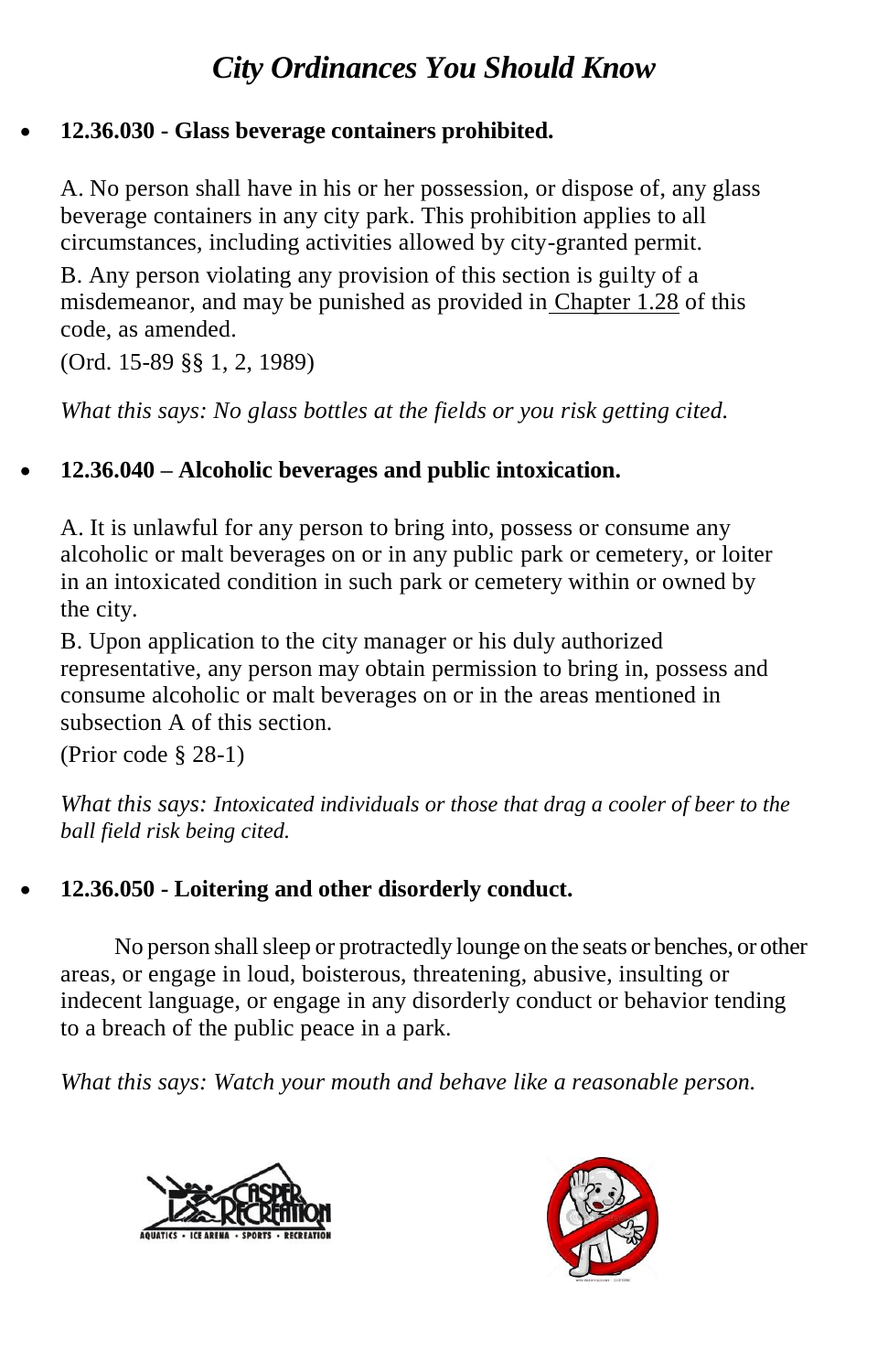## **Code of Conduct**

The Casper Recreational Leagues Association (CRLA) wants to ensure that games are fair, positive and enjoyable experiences for all that are involved. The CRLA expects all athletes, coaches/managers, officials/umpires and spectators to hold themselves to high standards of sportsmanship. Officials/Umpires and game management are there to help ensure fair play and provide a positive experience for everyone. Please treat all accordingly. In keeping with our mission, the CRLA expects all players, coaches, referees/umpires and spectators to maintain self-control at all times while remaining positive and showing respect for your team, opponents and officials/umpires at all times.

As a participant in CRLA Leagues, it is your responsibility to uphold and enforce the Code of Conduct including the following:

1) No player, official, spectator or participant shall at any time lay a hand upon, shove, strike, spit on or at or threaten another player, official, spectator or participant. Officials/Umpires are required to suspend the player(s) immediately from further play and report such player(s) to the Recreation Supervisor of Sports. Such player(s) must leave the facility immediately and shall remain suspended until the CRLA Board Representatives and Recreation Supervisor of Sports have considered their case.

2) No player(s) shall at any time refuse to abide by an official's decision, use obscene gestures or language, be guilty of an abusive verbal attack upon any player, official or spectator, or use unnecessary tactics including those against the body or person of an opposing player. The "f" word will result in an automatic ejection. Officials/Umpires are required to suspend such player(s), who must leave the facility, immediately from further play and report such player(s) to the recreation Supervisor of Sports. If during tournament play, the player(s) is not eligible to compete in the balance of the tournament.

3) If a legally rostered player participates illegally on another team, the illegal player will be suspended for 2 games and must pay \$50 to be reinstated. If a team utilizes an illegal player, the game will be declared a forfeit and the team must pay the \$50 forfeit fee in order to continue league play.

4) An ejected player is ineligible for all CRLA sanctioned play for two games and he/she must pay CRLA a \$50.00 fine prior to playing again. The \$50.00 fine must be paid by 12:00 pm (noon) of the date the ejected player is eligible to rejoin the league. The \$50.00 fine will carry over to the next year if it has not been paid.

5) No player(s) shall possess alcohol, drugs or be under the influence of such. Softball: No player(s) shall smoke tobacco products on the field of play (within the fences or dugout). Officials/Umpires are required to suspend such a player(s) (in case of smoking at Softball Fields only after a verbal warning) immediately from further play and report player(s) to the Recreation Supervisor of Sports.

Penalties for the above infractions will be:

MINIMUM PENALTY: Suspension for two league games, probation for the remainder of the season.

MAXIMUM PENALTY: Suspension from all CRLA sponsored events for two years and probation for the following year at the discretion of the CRLA Board of Directors and Recreation Supervisor of Sports. Suspension from all Recreation Division Sponsored facilities and programs for two or more years is at the discretion of the Recreation Manager and/or the Parks & Recreation Director.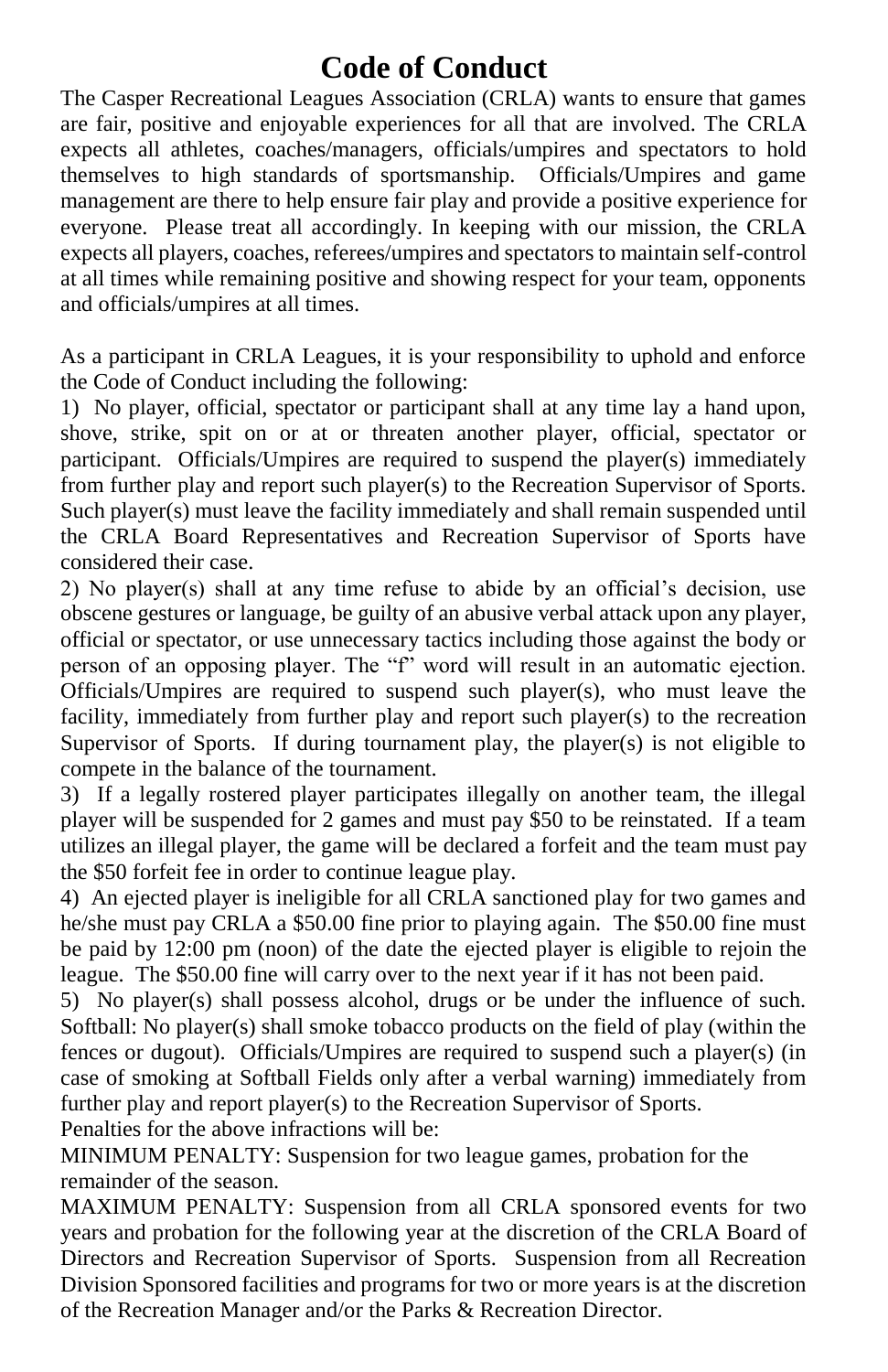*Recreation Division Contact Information*

## **Sports website for schedules and other information:**

## [www.crlasports.com](http://www.eteamz.com/casper) Rained out:

Casper Recreation Center……….235-8383

City of Casper website: [www.casperwy.gov](http://www.cityofcasperwy.com/)



## Be a good sport & **HAVE FUN**!

## Enjoy your softball season!